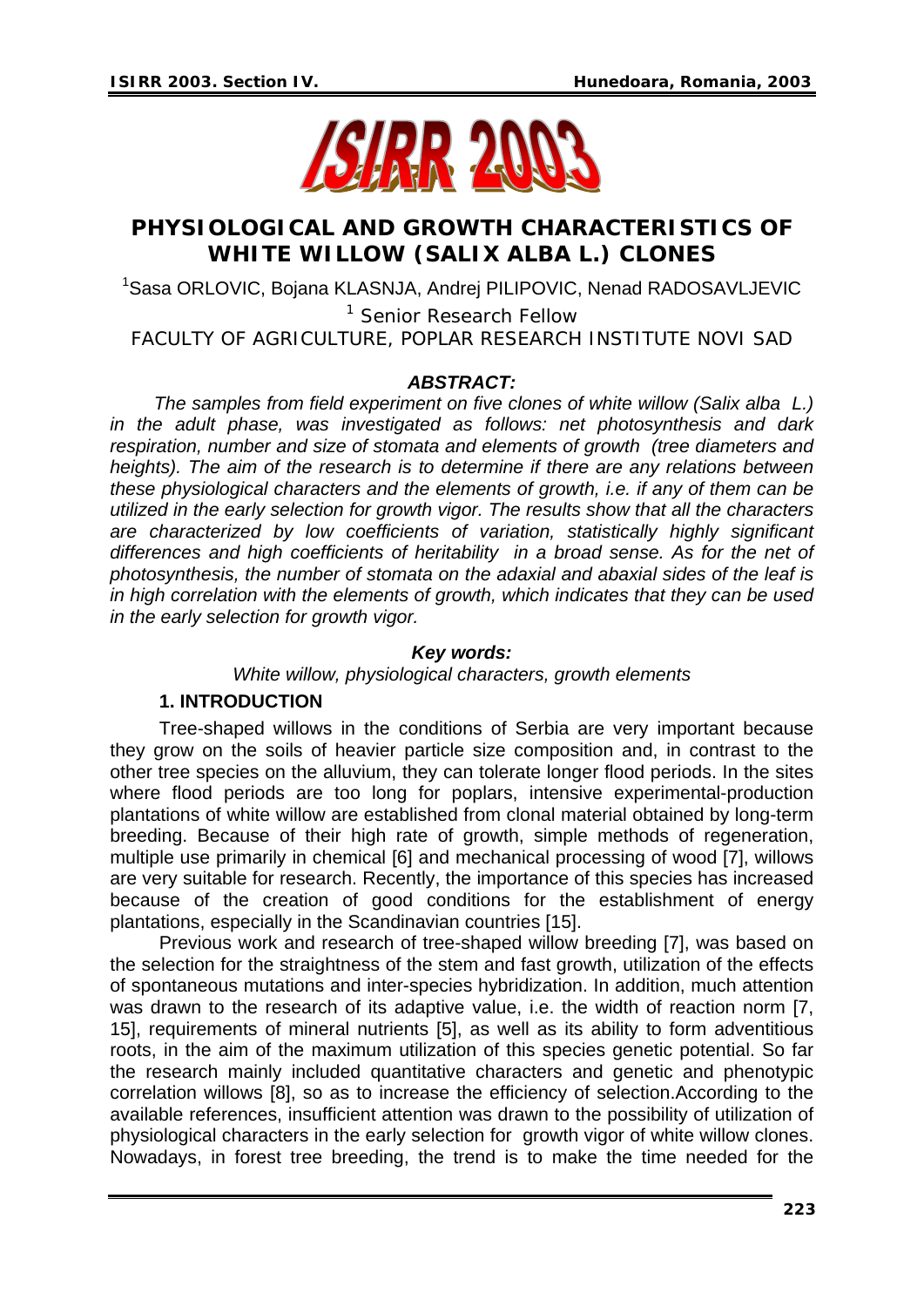creation of varieties maximally short. In this aim, structurally functional relations are researched (anatomical structure of plant organs and physiological processes) which enables the definition of characters based on which the genotypes with desirable properties can be recognized in the earliest possible ontogenetical phase [13]. The successful resolving of this problem shortens the period necessary for the research and lowers the financials [2]. One of the most desirable properties of willows, along with the low susceptibility to diseases and insects, is growth vigor. It is the result of complex genetic interactions, i.e. interactions of the genotype and the environment [11].

 This paper presents the results of the research of variability of several physiological characters of white willow clones, in the aim to research their potential utilization in the selection for growth vigor.

# **2. MATERIAL AND METHOD**

 The research in field conditions was carried out on the samples from field experiment. The experiment was established from the clones of *Salix alba* in 1983 by deep planting with seedlings 1/0, spacing 4.25 m x 4.25 m on fluvisol at Kac forest  $(45<sup>o</sup> 17<sup>o</sup> N, 19<sup>o</sup> 53<sup>o</sup> E, Elevation 76 m).$  In autumn 1995 the samples of completely formed leaves exposed to light were determined as follows: net of photosynthesis and dark respiration, and the number and size of stomata. Diameters were measured at the height of 1.30 m and tree heights precisely to within 10 cm.

 The leaf samples were taken from the top of the crown and all analyses and measurements have been done on the completed formed leaves fully exposed to light. The net photosynthesis and dark respiration were determined polarographically, by using Clark′s electrode. The net of respiration was determined by the quantity of absorbed oxygen (in the dark) and photosynthesis by the quantity of released oxygen in  $\mu$ mol m<sup>-2</sup> s<sup>-1</sup>. In the analysis, very thin leaf slices (up to 0.5) mm). The process of photosynthesis was carried out under complete saturation with white light produced by quartz -iodine lamp. The number and size of stomata was determined by the Wolf [18] method. By this method, microscopic preparations were made and the number of stomata per  $mm<sup>2</sup>$  was determined as well as their length and width in μm. The data were processed by the standard statistical method, and the table presents the arithmetical means, coefficients of variation, LSD test,

correlations and heritability in the broad sense (by the formula:  $h_{bs}^2 = \frac{b_{cs}^2}{\sigma_{ts}^2}$  $v_c$   $\tau$   $\sigma_e$ 2 2  $=\frac{\sigma_c}{\sigma_c^2+\sigma_e^2}$ ;  $\sigma_c^2$ 

Genotypic variance;  $\sigma^2$ <sub>e</sub>=Environmental variance) [19]

# **3. RESULTS**

 Table 1 presents the results of the research of net photosynthesis and dark respiration intensities. The results show that the highest net (rate) was that of the clone 107/65/6 with 17.14  $\mu$ mol m<sup>-1</sup>s<sup>-1</sup>, and the lowest was 282 (12.52  $\mu$ mol m<sup>-1</sup>s<sup>-1</sup>). The highest intraclonal variability of this parameter was measured for the clone 377 (11.00%), and the lowest for the clone 107/65/8 (7.77%). LSD test determined that all the clones except the clone 282 occur within one interval of homogeneity, i.e. that between them there are no statistically significant differences.

Respiration net (rate) was the highest for the clone  $73/64/8$  (11.70  $\mu$ mol m<sup>-1</sup>s<sup>-</sup> <sup>1</sup>), and the lowest for the clone 107/65/8 (7.47  $\mu$ mol m<sup>-1</sup>s<sup>-1</sup>). The characteristic of this parameter is that three clones (378, 107/65/6, 377) had very low, and the other two clones (73/64/8 and 282) had high coefficients of variation. By the analysis of variance, it was observed that the differences between the clones were statistically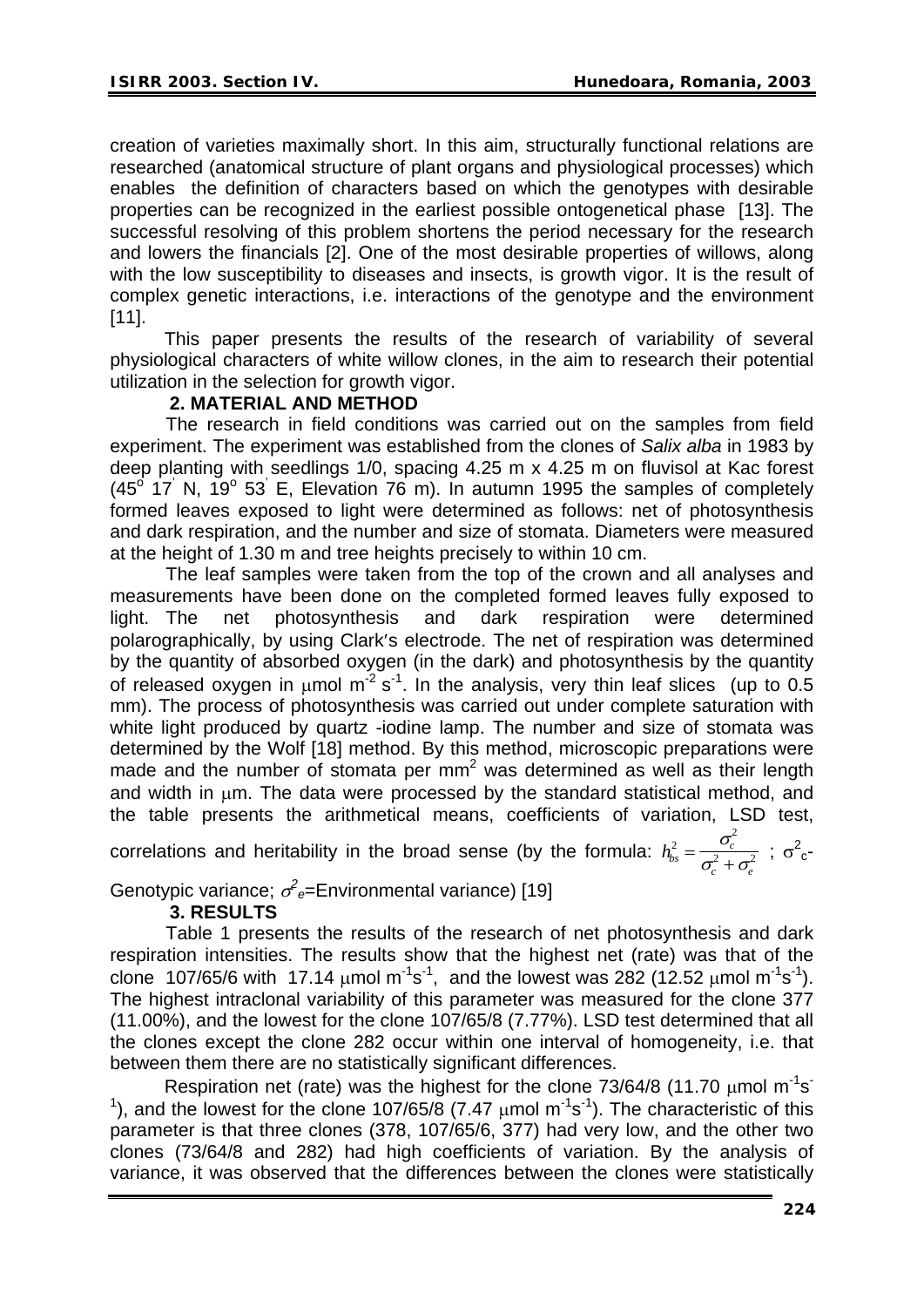highly significant, which is also proved by LSD test, by which the researched clones were grouped into two intervals of homogeneity.

 For the net photosynthesis and dark respiration, very high coefficients of heritability in the broad sense were obtained (photosynthesis 0.91 and respiration 0.90). The number and size of leaf stomata in the researched white willow clones have been shown in Table 1. The results of the research show that all the clones had a higher number of stomata on the abaxial compared to the adaxial surface. The highest number of stomata per mm<sup>2</sup> of leaf area was in the clone 377 (81 adaxial and 91 abaxial), and the lowest number was in the clone 282 (51 adaxial and 61 abaxial). LSD test produced several intervals of homogeneity, which means that the clones showed the highly significant statistical difference.

 The stomatal length on the upper epidermis (adaxial) ranged between 21.92 μm (clone 378) to 26.60 μm (clone 73/64/8). On the lower epidermis (abaxial), stomatal length ranged between 22.12  $\mu$ m to 29.76  $\mu$ m. As for this parameter, statistically highly significant differences were observed on both surfaces of the leaf. The largest width of stomata on both surfaces of the leaf was found for the clone 377 (22.60μm adaxial and 19.76μm abaxial), and the smallest width, for the clone 107/65/6 (14.40μm) on the adaxial and 73/64/8 (15.88μm ) on the abaxial epidermis.

 All the stomatal characters (number, length and width) are characterized by high coefficients of heritability in the broad sense and low coefficients of variation. The largest tree diameters (Table 1) were in the clone 377 (15.75 cm), and the smallest - the clone 282 (14.55 cm). As for this parameter, the analysis of variance showed statistically highly significant differences between the clones, which is also proved by the Height growth (Table 1) was best for the clone 377 (18.45 m), and the least for the clone 378 (12.45 m). LSD test showed the existence of two intervals of homogeneity, which means that, as regards this parameter, the clones showed statistically highly significant differences.

 The correlation analysis was performed in order to research the relationship between the analyzed physiological characters and the elements of growth. Table 1 shows the coefficient of correlation between the researched characters and the elements of growth. The results show that the following were in high positive correlation with tree diameters: net photosynthesis, stoma number (adaxial and abaxial) and stoma width (adaxial), and with tree height: net photosynthesis, stoma number (adaxial) and stoma width (adaxial).

# **4. DISCUSSION**

 The results of the research of several physiological characters and elements of growth indicate that there is a very marked variability within the species *Salix alba*. The greatest number of these characters is characterized by low coefficients of variation and by statistically significant differences between the clones, which leads to a conclusion that these characters are under genetic control to a high extent. The net photosynthesis and respiration were within the limits of previous researches by several authors [14].

The net photosynthesis was in a high positive correlation with the elements of growth, which has so far been observed for several woody species: poplars [4,11,12], larch [9,10]. This means practically that this parameter can be used unfailingly in the selection for growth vigor. The number of stomata on the upper epidermis (adaxial) was also in the positive correlation with the elements of growth, which has already been observed for the clones of black poplar [11,13]. The researched physiological